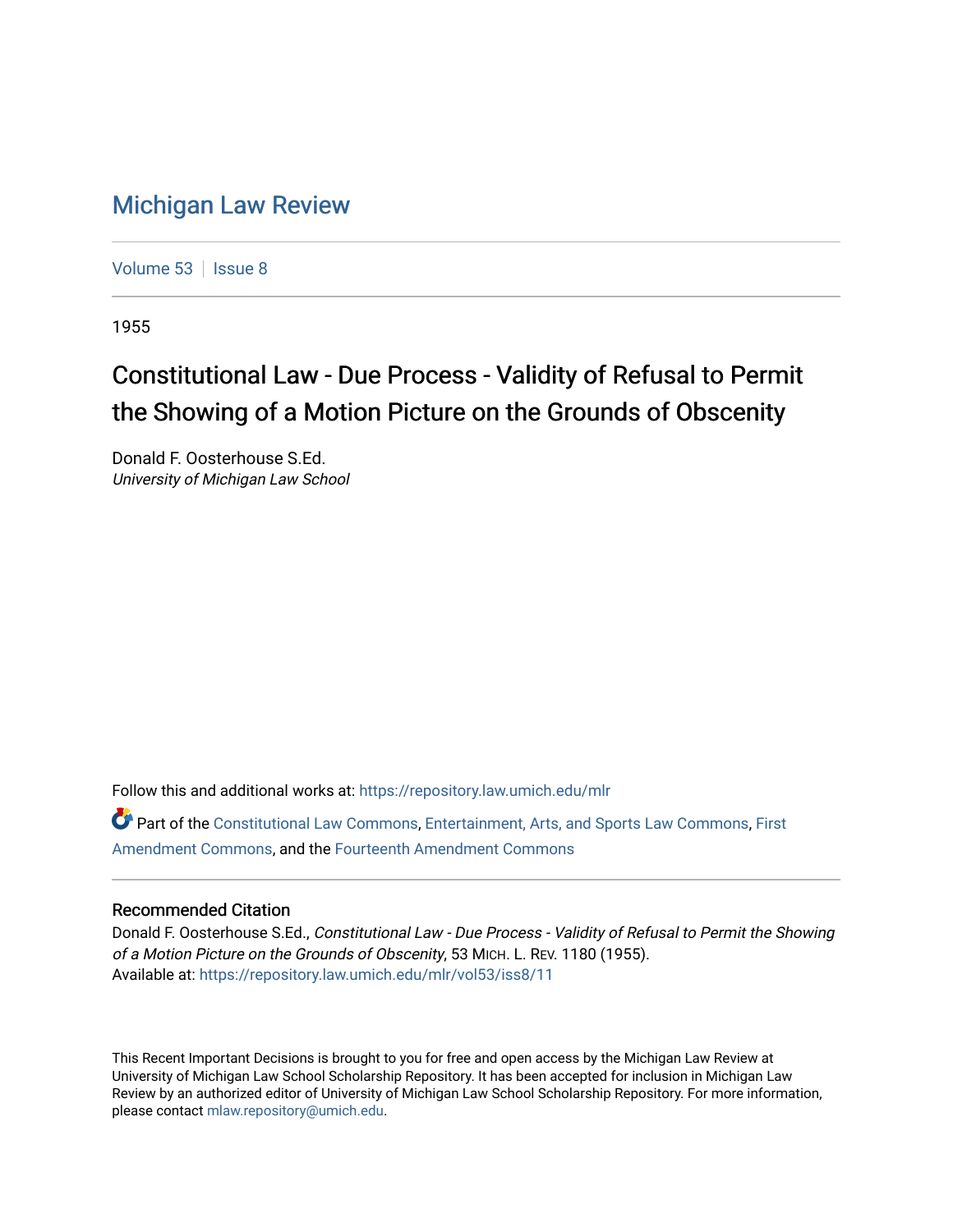CONSTITUTIONAL LAW-DUE PROCESS-VALIDITY OF REFUSAL TO PERMIT THE SHOWING OF A MOTION PICTURE ON THE GROUNDS OF OBSCENITY-A Chicago municipal ordinance made it unlawful to exhibit any motion picture without first having secured a permit from the Commissioner of Police. The commissioner is required to issue the permit unless he finds the picture "immoral or obscene.  $\ldots$  "1 On these grounds he refused to permit exhibition of "The Miracle." Plaintiffs brought suit to have the ordinance declared unconstitutional and to restrain enforcement of the prohibition on the picture. The trial court granted the relief asked. On appeal, *held,* reversed and remanded to determine if the motion picture is obscene. A prior restraint on the exhibition of obscene motion pictures does not violate the Fourteenth Amendment. However, in determining whether the picture is obscene, the state has the burden of showing affirmatively that the dominant effect of the film, when considered as a whole, is substantially to arouse sexual desires, and that the probability of this effect outweighs whatever merits the film may possess.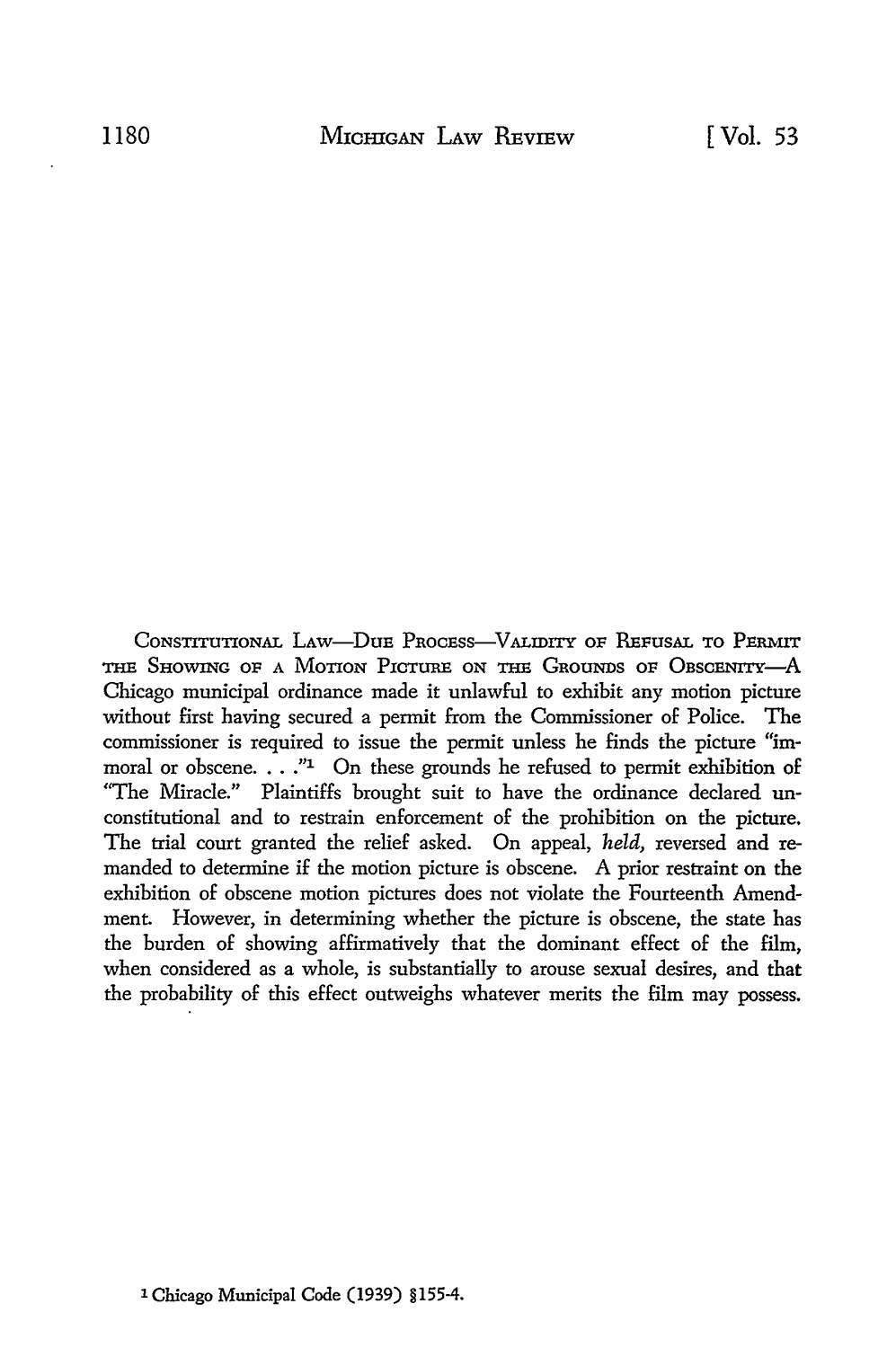*American Civil Liberties Union v. Chicago,* 3 Ill. (2d) 334, 121 N. E. (2d) 585 (1954), appeal dismissed for want of a final judgment, 75 S. Ct 572 (1955).

It is anomalous but true that only since 1952 have motion pictures been given protection as a form of speech under the First and Fourteenth Amendments.<sup>2</sup> According to the earlier view, the exhibition of motion pictures was only a business and not included within the freedoms of speech or press.<sup>3</sup> Prior restraint, as contrasted with subsequent criminal punishment, is the most offensive type of restriction upon freedom of expression and is the least likely to be upheld by the courts.<sup>4</sup> Yet prior restraint upon obscene films has the support of dictum in a number of Supreme Court cases.<sup>5</sup> In the recent cases involving such prior restraint, the Court has consistently struck down the restraint.<sup>6</sup> The opinion in *Joseph Burstyn*, *Inc. v. Wilson<sup>7</sup>* gives three possible attitudes toward licensing of movies: the basis of the restraint is not a legitimate interest of the state;8 the standard of the restraint, although in a valid area, is too indefinite;<sup>9</sup> the evidence does not show that the particular motion picture offends a valid standard of decency.10 There is support on the Court for still another view-that *all* prior restraints are void.11 Several decisions have struck down licensing provisions held valid by state courts, but the majority opinions give no particular grounds other than citing the *Burstyn* case.<sup>12</sup> Thus, reversal of a New York case upholding

<sup>2</sup>Joseph Burstyn, Inc. v. Wilson, 343 U.S. 495, 72 S.Ct. 777 (1952), was the first case to hold that motion pictures were within the protection of the First and Fourteenth Amendments. See also United States v. Paramount Pictures, 334 U.S. 131 at 166, 68 S.Ct. 915 (1948).

3 Mutual Film Corp. v. Industrial C\_omm., 236 U.S. 230, 35 S.Ct. 387 (1915). "Justice Holmes is said to have expressed regret, many years afterward, that he ever concurred in this decision and that he did not sense its consequences." CHAFEE, FREE SPEECH IN THE UNITED STATES 544 (1941). For one of many criticisms of this decision, see 60 YALE L.J. 696 (1951).

<sup>4</sup>Patterson v. Colorado, 205 U.S. 454, 27 S.Ct. 556 (1907); Near v. Minnesota, 283 U.S. 697, 51 S.Ct. 625 (1931); Lovell v. City of Griffin, 303 U.S. 444, 58 S.Ct. 666 (1938); Thomas v. Collins, 323 U.S. 516, 65 S.Ct. 315 (1945); 4 BLACKST. CoMM., Hammond ed., 151-152 (1890).

<sup>5</sup>Chaplinski v. New Hampshire, 315 U.S. 568, 62 S.Ct. 766 (1942); Winters v. New York, 333 U.S. 507, 68 S.Ct. 665 (1948); Near v. Minnesota, note 4 supra.

<sup>6</sup>Joseph Burstyn, Inc. v. Wilson, note 2 supra; Superior Films v. Dept. of Education, 346 U.S. 587, 74 S.Ct. 286 (1954); Gelling v. Texas, 343 U.S. 960, 72 S.Ct. 1002 (1952).

7 Joseph Burstyn, Inc. v. Wilson, note 2 supra.

Bid. at 505.

<sup>9</sup>Id. at 507 et seq. Concerning the requirement of definite standards for censorship, see 14 MD. L. REv. 284 (1954).

10 Joseph Burstyn, Inc. v. Wilson, note 2 supra, at 506-507.

11 In a concurring opinion in Superior Films v. Dept. of Education, note 6 supra, at 589, Justice Douglas, with Black concurring, took a rigid view: ''In order to sanction a system of censorship I would have to say that 'no law' does not mean what it says, that 'no law' is qualified to mean 'some' laws. I cannot take that step." Because these justices concurred on this ground it is fair to say that the basis of the majority opinion must not have been an absolute ban on censorship.

12 Superior Films v. Dept. of Education, note 6 supra; Gelling v. Texas, note 6 supra.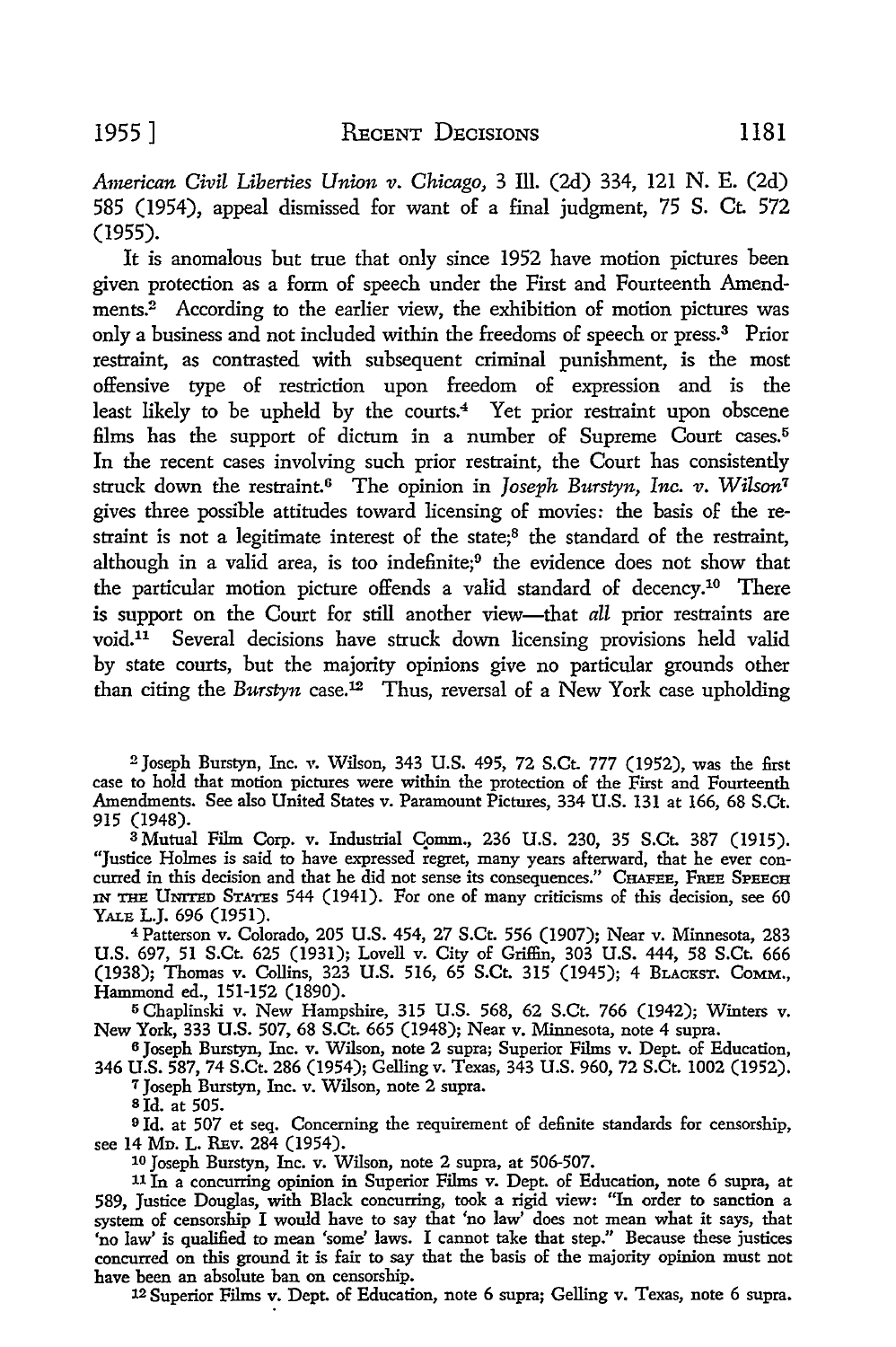a prior restraint because the movie was "immoral" and "tended to immorality," construed by the state court to mean only sexual immorality, may mean that this is not a valid standard by which to prevent the showing of a motion picture, or it may be that the facts did not show the particular motion picture to be immoral or tending to immorality.13 Thus, no decision squarely precludes censorship of obscene material.14 The principal case presents clearly the issue of whether or not a state or city may prevent exhibition of a motion picture because it is obscene. The holding that the ordinance was valid squares with what indications there are of the Supreme Court's views.

The clear and present danger test, usually applied to restraints upon free speech, $15$  is not applied in the area of censorship for obscenity except as it may be tacitly assumed by the court that publication or exhibition of obscene material automatically meets that test.<sup>16</sup> If prior restraint upon obscenity is valid at all, the test does not seem to apply as an additional requirement. The principal case, by inference, rejects the clear and present danger test for obscene movies when it states that a movie must be judged as a whole in terms of its effect on the normal viewer and that its tendency to arouse sexual desires must be balanced against its merits.

Obscenity has long been considered a definite enough standard for criminal statutes,<sup>17</sup> more because it is necessary to have some standard than because it provides a clear, easily workable test.<sup>18</sup> The modern test is "whether a publication taken as a whole has a libidinous effect"19 upon the ordinary reader, i.e., whether it exploits "dirt for dirt's sake." If it is true that morality is "necessary

13 Superior Films v. Dept. of Education, note 6 supra, involved two appeals, one from Ohio and one from New York. In the Ohio case a license to exhibit the picture was denied because the picture was found "harmful." This standard is obviously invalid. In the New York case a state court denied the license because the movie was immoral and "would tend to corrupt morals." The state court had limited immorality to mean sexual inunorality. The particular ground for the decision is not determinable from the per curiam opinion reversing the state court.

14 Some cases have held a prior restraint upon obscene materials valid where the issue was the revocation of the privilege of using the mails, but not where a right of free expression was restricted. Knowles v. United States, (8th Cir. 1909) 170 F. 409; United States v. Rebhuhn, (2d Cir. 1940) 109 F. (2d) 512.

15 Schenk v. United States, 249 U.S. 47, 39 S.Ct. 247 (1919), dealt with free expression of political ideas.

16 Antieau, "The Rule of Clear and Present Danger: Scope of Its Applicability," 48 MICH. L. REV. 811 at 829 et seq. (1950); 1 CHAFEE, GOVERNMENT AND MASS COM-MUNICATION 54 (1947).

11 Rosen v. United States, 161 U.S. 29, 16 S.Ct. 434 (1896); United States v. Rebhuhn, note 13 supra; New American Library of World Literature v. Allen, (D.C. Ohio 1953) 114 F. Supp. 823; United States v. One Book Entitled "Ulysses," (2d Cir. 1934) 72 F. (2d) 705; Attorney General v. One Book named "Forever Amber," 323 Mass. 302, 81 N.E. (2d) 663 (1948). For a history of the censorship of literature, see Alpert, "Judicial Censorship of Obscene Literature," 52 HARV. L. REV. 40 (1938).

<sup>18</sup> CHAFEE, FREE SPEECH IN THE UNITED STATES 531 (1941); 52 MICH. L. REV. 575 at 578 (1954).

575 at 578 (1954). 19 United States v. One Book Entitled "Ulysses," note 17 supra, at 707. See also United States v. One Obscene Book Entitled "Married Love," (D.C. N.Y. 1931).48 F. (2d) 821.